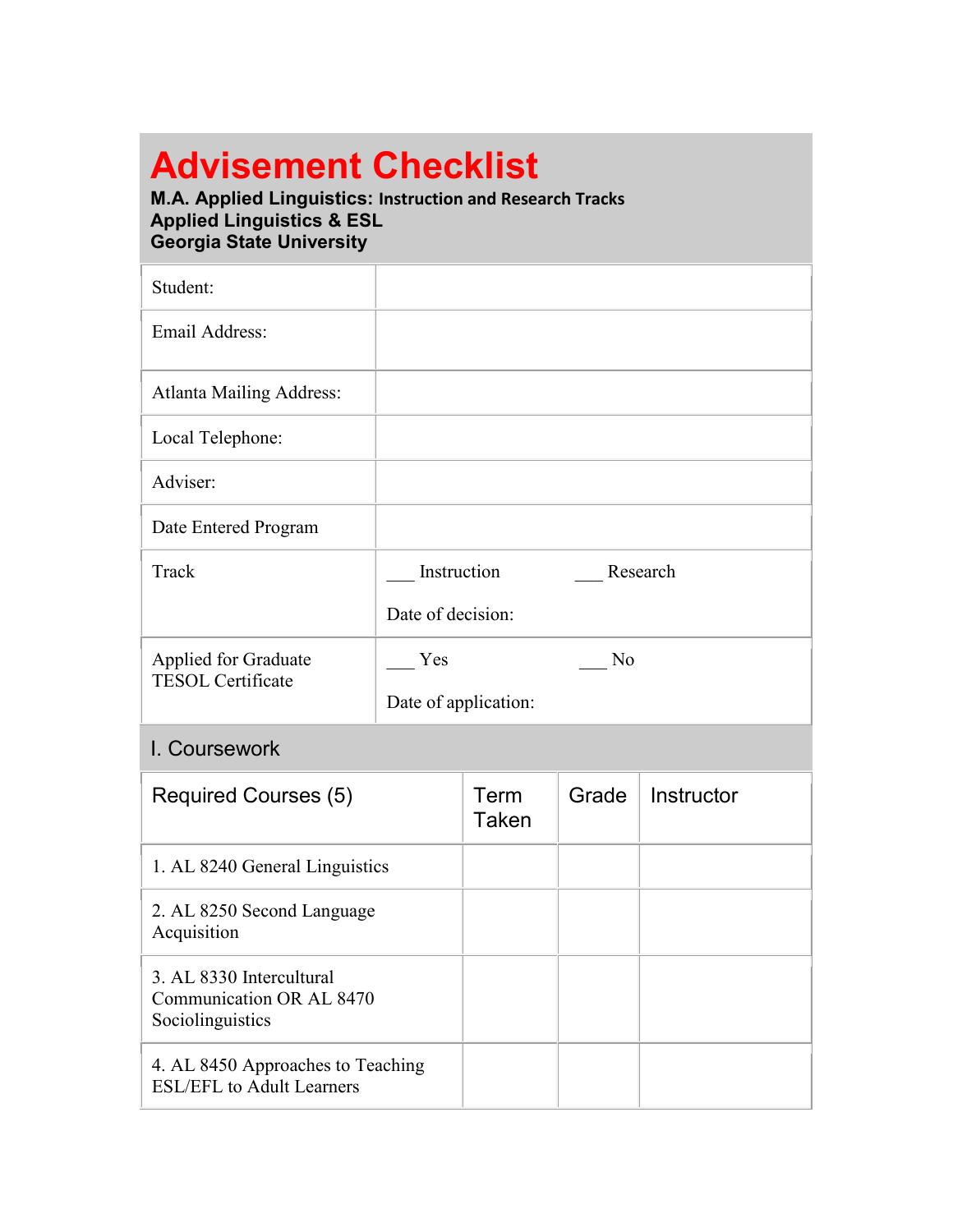| 5. AL 8460 English Grammar for<br><b>ESL/EFL Teachers</b> |                      |       |            |
|-----------------------------------------------------------|----------------------|-------|------------|
| <b>Required Courses: Instruction</b><br>Track $(2)$       | Term<br><b>Taken</b> | Grade | Instructor |
| 1. AL 8320 Sound System of English                        |                      |       |            |
| 2. AL 8900 Practicum<br>OR AL 8480 Classroom Practices    |                      |       |            |
| <b>Required Courses: Research</b><br>Track $(2)$          | Term<br><b>Taken</b> | Grade | Instructor |
| 1. AL 8550 L2 Evaluation &<br>Assessment                  |                      |       |            |
| 2. AL 8710 Research Design                                |                      |       |            |
| Elective Courses (5)                                      | Term<br><b>Taken</b> | Grade | Instructor |
| 1.                                                        |                      |       |            |
| 2.                                                        |                      |       |            |
| 3.                                                        |                      |       |            |
| 4.                                                        |                      |       |            |
| 5.                                                        |                      |       |            |

## II. Language Requirement

You must complete one of the following requirement to demonstrate your experience with language learning. Comment in space provided on how the requirement is satisfied

| 1. One year of university foreign language |  |
|--------------------------------------------|--|
| 2. Two quarters of non-Western language    |  |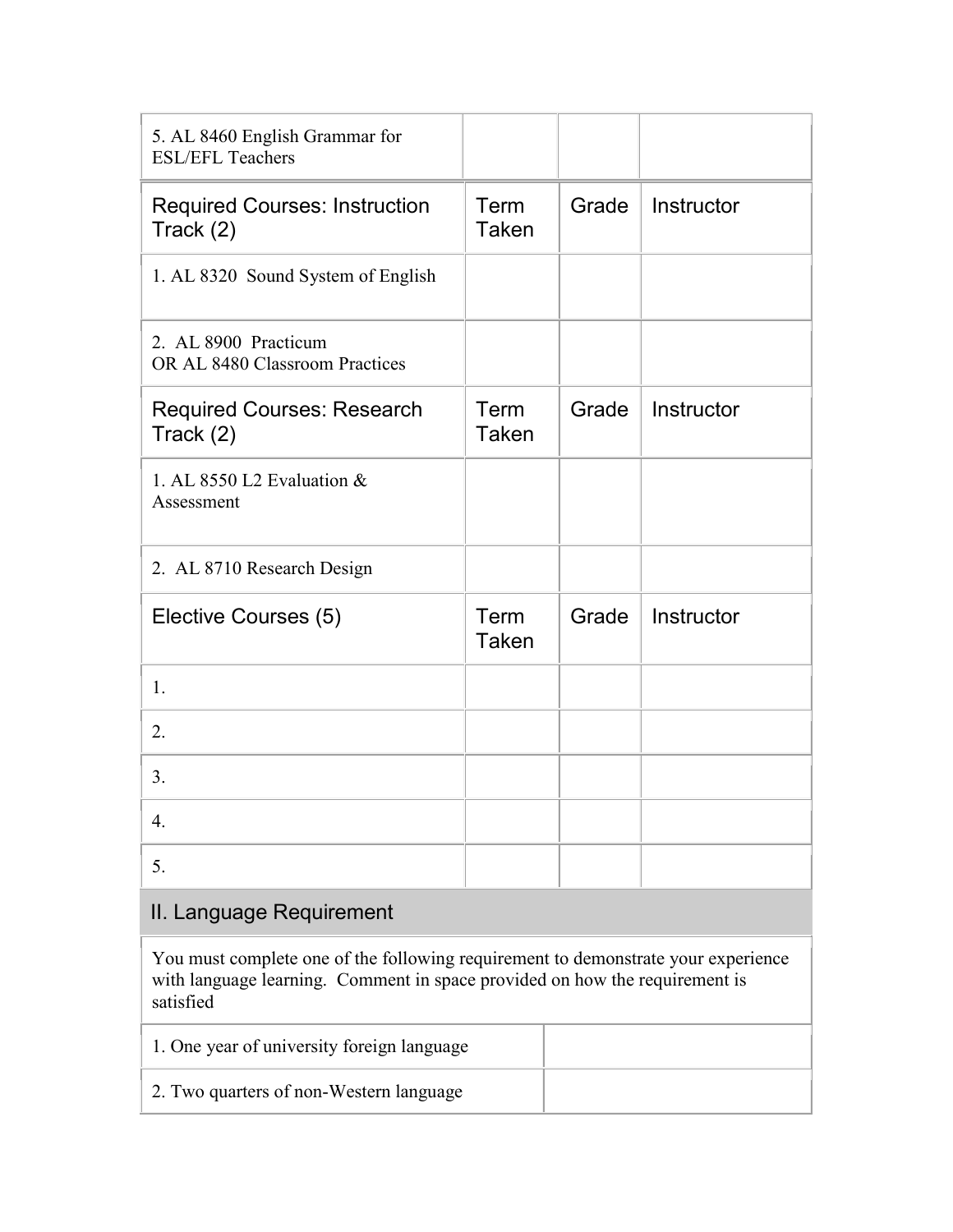| 3. One year living/study abroad                              |  |
|--------------------------------------------------------------|--|
| 4. International student or non-native speaker of<br>English |  |

## III. Portfolio

## A. Instructional Service Activity (90 hours and reflective essays for Instruction track, 45 hours for Research track)

| Activity | Term | # of hours | <b>Reflective Essay</b> |
|----------|------|------------|-------------------------|
|          |      |            |                         |
| 2.       |      |            |                         |
| 3.       |      |            |                         |
|          |      |            |                         |

| B. Research Activity (45 hours for Research track)                 |      |            |                         |
|--------------------------------------------------------------------|------|------------|-------------------------|
| Activity                                                           | Term | # of hours | <b>Reflective Essay</b> |
|                                                                    |      |            |                         |
| 2.                                                                 |      |            |                         |
| 3.                                                                 |      |            |                         |
| 4.                                                                 |      |            |                         |
| <b>Student Teaching Evaluation (only one observation required)</b> |      |            |                         |

Term Venue and rater

| B. Micro-teaching Video (15-20 minutes of classroom teaching on<br>disk) |  |
|--------------------------------------------------------------------------|--|

| $\overline{\phantom{a}}$<br>. | _<br>uv |
|-------------------------------|---------|
|                               |         |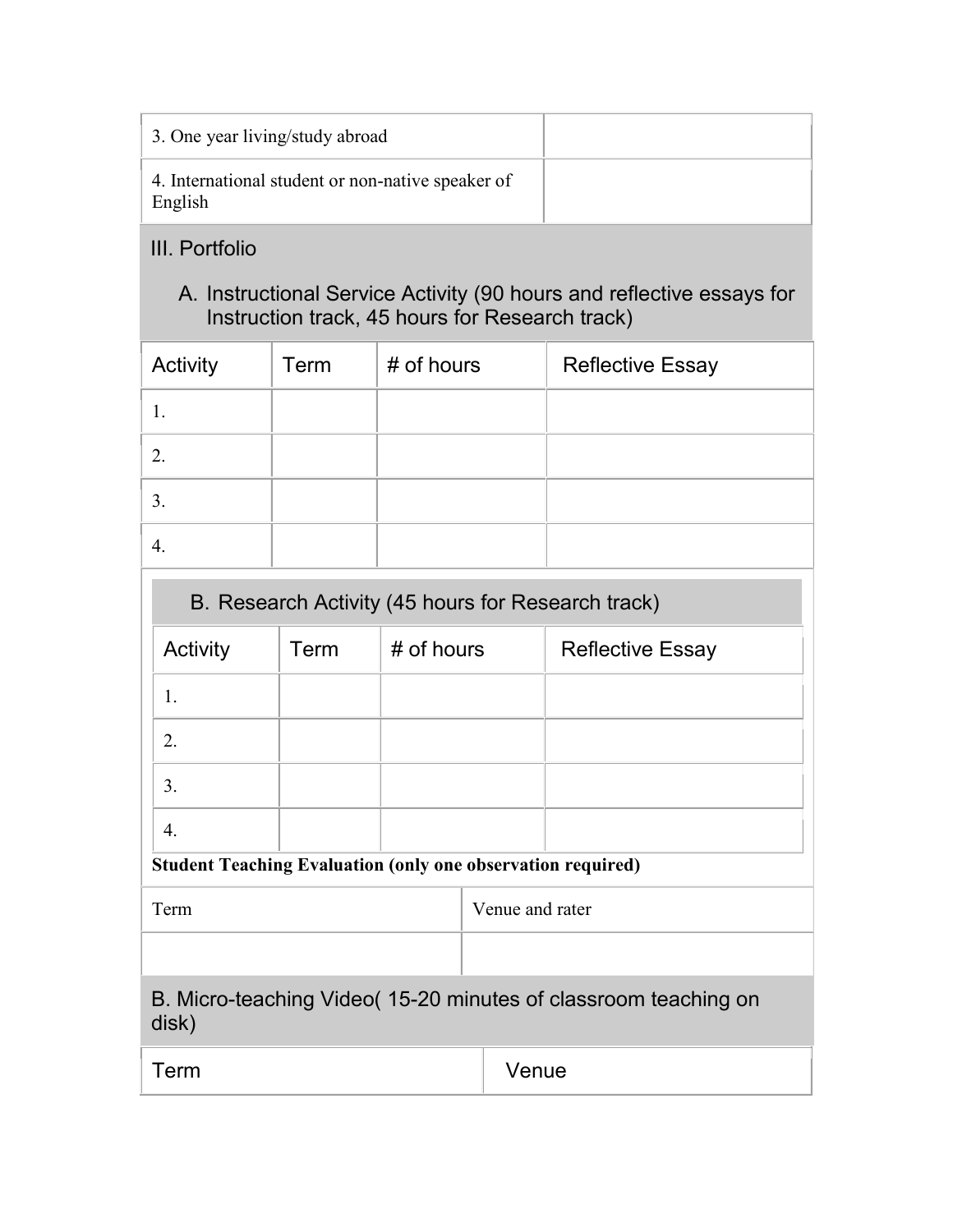Term evaluated: Name of rater:

## C. Professional Development (2 activities per semester. Describe below)

| <b>Terms and Activities</b> | Analysis of Experience |
|-----------------------------|------------------------|
|                             |                        |
|                             |                        |
|                             |                        |
|                             |                        |
|                             |                        |
| Activity 2b:                |                        |
| Term:                       |                        |
|                             |                        |
|                             |                        |
|                             |                        |
|                             |                        |
|                             |                        |
| D. Master's Paper/Project   |                        |
| Title                       |                        |
| Arising from Course         |                        |

| Submitted (date) |  |
|------------------|--|
| Supervisor       |  |
| Second reader(s) |  |